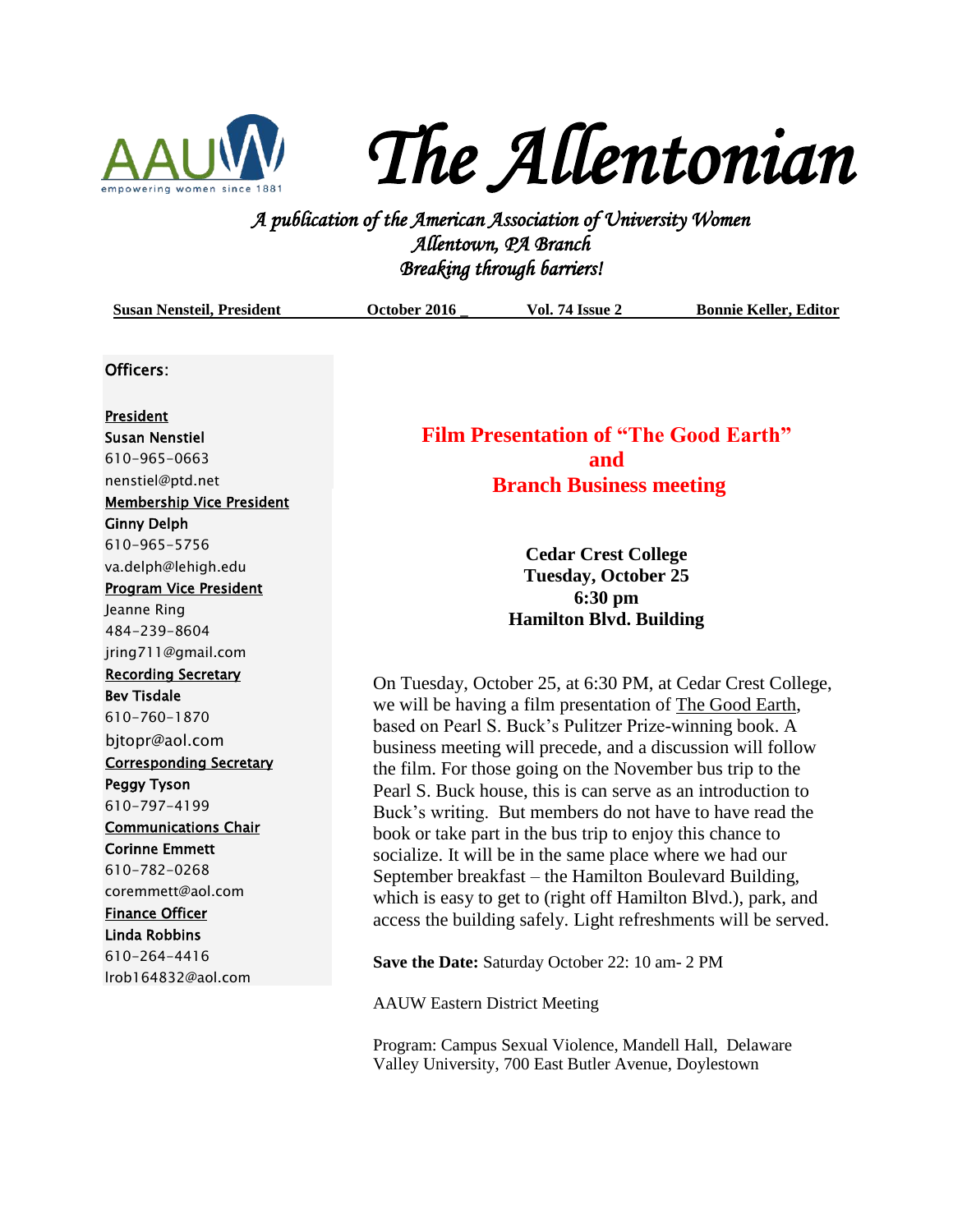## *President's Message*

**Celebrate AAUW!** I started my message on the train traveling back from Washington, DC. I had the privilege of being at our new offices at 1310 L Street, NW. The building is "state of the art". Our staff are housed in ergonomically-designed offices. They all are pleased with their new "digs."

While at my meeting, I learned a little about our "houses". Did you know that for about 40 years, AAUW was in a chest that traveled to the home of the association secretary? Our new location is our  $5<sup>th</sup>$ location – just as our first house – we are leasing 3 floors in a totally renovated building. If you are in Washington, please stop by. Members are always welcome.

It was a pleasure to kick off our new AAUW year with a Celebration of AAUW. Two videos detailing our mission, work and programs were shown before Toni Hoffman and Susan McNamara talked about the United State of Women Summit held in Washington in June. Toni and Susan were two of our AAUW representatives. Over 5,000 attended this conference hosted by the White House. WHAT AN HONOR FOR US TO BE REPRESENTED!

Now that our celebration has begun, I'd like to go back to my challenge to you. What can you do personally to support our mission of empowering women and girls?

Here are some suggestions:

- $\checkmark$  Make sure your family and friends are registered to vote.
- $\checkmark$  Educate yourself to learn the issues and where the candidates stand and encourage family and friends to do so too.
- $\checkmark$  Use the resources available at aauw.org.
- $\checkmark$  Remember we will election a US Senator, PA Attorney General, PA Auditor General and PA Treasurer, State Representative this November. Oh yes, if you haven't heard, president too!
- $\checkmark$  Sign up for the bus trip on November 29<sup>th</sup>. Our proceeds will benefit "the Dictionary" Fund."
- $\checkmark$  Consider making AAUW one of your charities of choice. Most don't realize that we are a charitable organization doing great things to promote education and equity for all.

As I close, I hope you will join me in celebrating AAUW – locally, state-wide and nationally. See you at our October meeting as we view excerpts from the movie, "The Good Earth," in preparation for our November trip to Pearl Buck's home.

#### **What is your passion? Why did you join AAUW?**

These questions were asked of our members who attended the September meeting. Overwhelmingly members said their passion was our mission of "Advancing equity for women and girls through advocacy, education, philanthropy, and research." Friendships, kindred spirits and the book sale also were popular responses.

After watching the videos, the passion responses were much the same. Some new responses were political clout, inspiring women and girls and understanding our impact on women's issues.

One response I feel sums up our passions quite well. "It is important that what we stand for has a local face and is visible." Something to think about… How can we bring our work on issues facing women and girls to our community?

### *Susan*

**Board meeting:** October 13, 7 pm, Location: TBA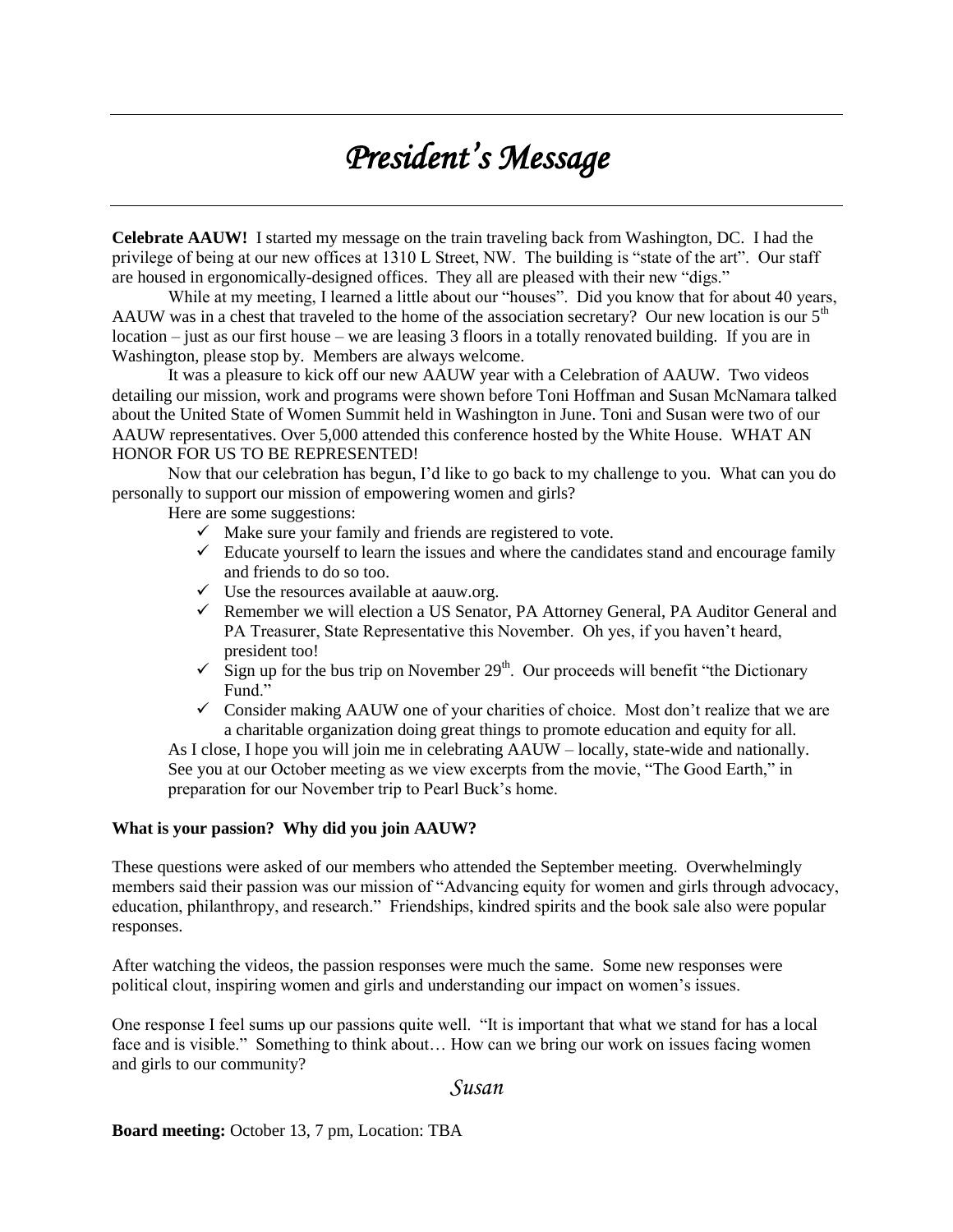



# *September 17 Meeting*

(Left) President, Susan Nenstiel gives a gift to Karen Peiffer, outgoing Co-President. (Right) President Susan Nensteil leads the meeting.



(Left, Right & Below) Toni Hoffman and Susan McNamara give presentation about USOW at the meeting.

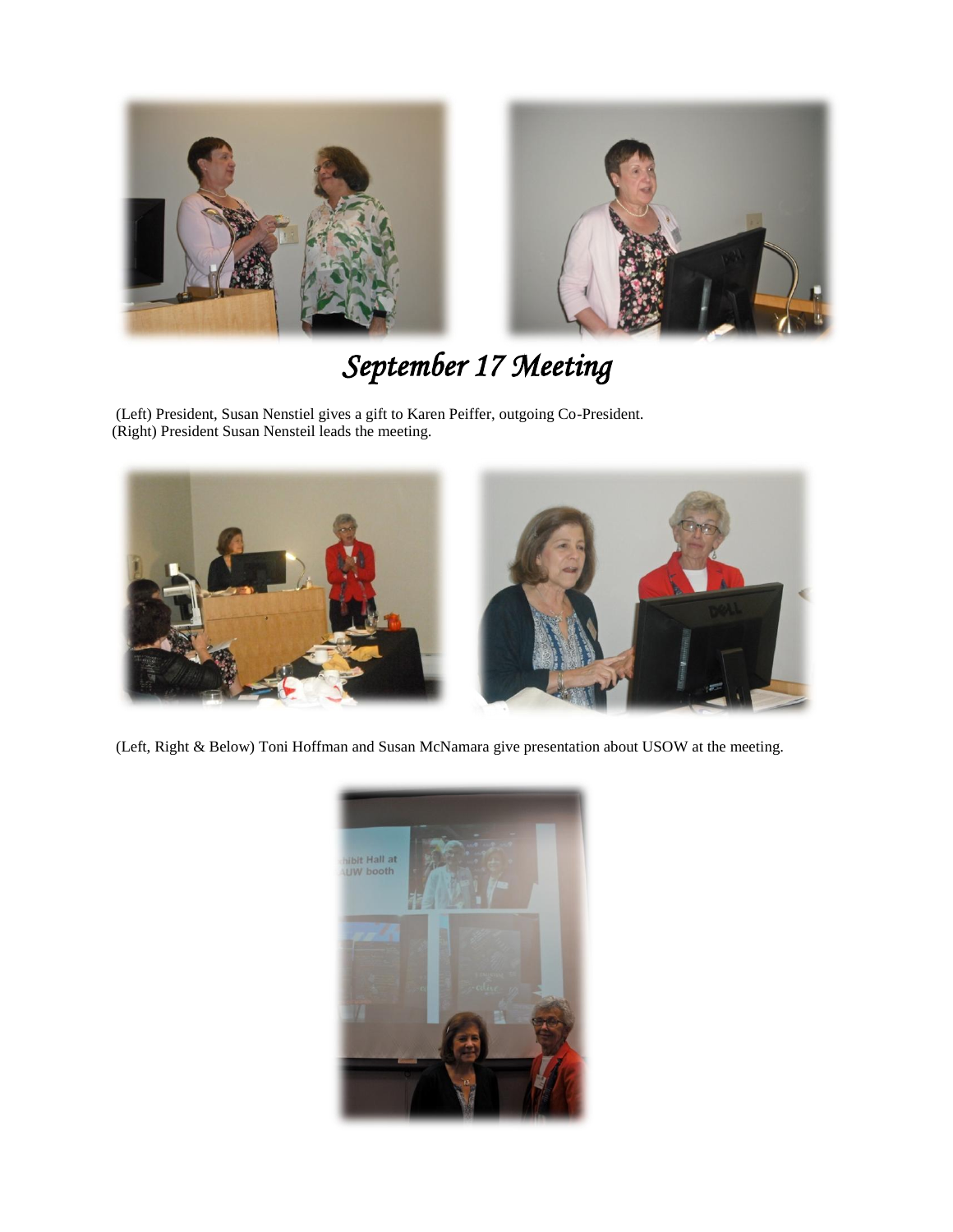### *Public Policy*  **Lesley Lojko, Public Policy Chair**

On September 27 we helped to register new voters at Cedar Crest College with the very able assistance of 3 professors from the History/Political Science department and several students who are very tech savvy and enthusiastic about voting and the election. One young woman expressed her desire to go into politics and aim for the Governor's job in the future. We were able to help students check their registration status on-line, register new students on-line, change their address on-line for their registration and provide absentee ballot forms or information about how to get their state's form. We also provided hard copies of registration forms in English and Spanish. It was a fun and rewarding project. Thanks to Karen Peiffer, Jeanne Ring and Jean Fox for their time. Thanks to Dr. Christine Carpino, Dr. Megan Monahan and Fae Dietz from the faculty at Cedar Crest.

September 27 turned out to be National Voter Registration Day - a complete surprise when we set up the date last March!

The AAUW Action Fund's 2016 Voter Issue Guide is available on-line or in hard copy form from me. Click on: <www.aauw.org/resource/aauw-voter-isssue-guide> This guide discusses topics and questions to ask the candidates who are running for local and national office about issues that directly affect women and families. You can read this guide on-line, down load and print it out or ask me for a copy, which I will be glad to send to you. It is about 12 pages.

Of course, my most important message for this issue is "Please vote".

## *Lets Read Math*

#### **Jan Seaman: jrouxseaman@gmail.com**

You are invited to join us as we go together into Bethlehem and Allentown second and third grades to introduce math concepts through story and activities. This year we are in need of additional volunteers. The commitment is usually 2 hours once or twice a month in October and November. Occasionally, there is both a morning and afternoon session at a school.

Preparations are underway for this joint Allentown/Bethlehem group to visit schools this fall. If you'd like either to participate or to know more or be on our mailing list for information, send an email to: fBentkowski@ Verizon.net. Fern coordinates the activities with classroom teachers. If you're interested in participating, give Fran your available weekday dates between October 13 and 31. Indicate if you can come in the AM or PM or both on each of your available dates.

## *Branch Activities*

#### **Saturday, November 6, 2016, 9:30—11:00 AM**

Northampton Comm. College Alumni Hall - North campus Interbranch "One Read" Event, *Breakfast at Sally's* by Richard LeMieux

*The Dictionary Project* 

The dictionaries are ordered. The date is set. Now all we need is volunteers! We will be at Central Elementary School on Thursday, November 15 at 10:30 AM to hand out A Student's Dictionary and A Webster's Spanish-English Dictionary for Students to each third grader. There are  $5.3<sup>rd</sup>$  grade classes this year so we are looking for a few volunteers to add to our group to help with this project. So whether you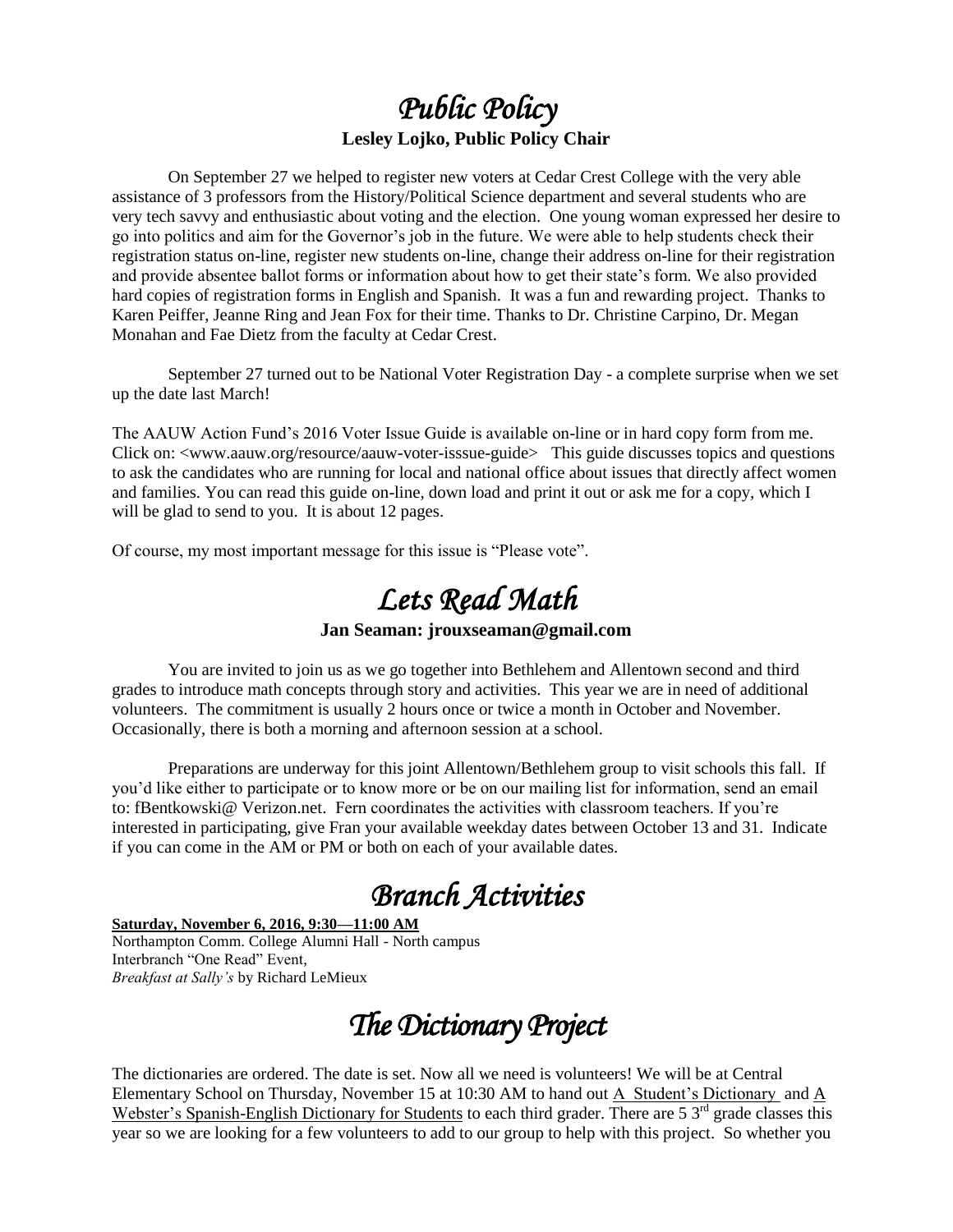will be a returning volunteer or a new one, please contact me so we will have enough be ready in November. Once the books are here I will set up a date for the volunteers to meet to put our AAUW Allentown labels on each dictionary and go over the "lesson plan". Contact me if you would like to help or if you have any questions. Thanks.

Respectfully submitted, Cathy Kane

## *Community Services for Children*

Thanks to the generosity of the Allentown Branch AAUW members attending our September brunch meeting, twenty four infant and toddler appropriate board books have been donated to Community Services for Children's Early Head Start programs. The parents, guardians, children and staff at Community Services for Children are truly grateful for our donation. Respectfully submitted, Cathy Kane

## *Book Corner*

A big thank you goes out to Cops N Kids of the Lehigh Valley for hooking our branch up with both the Southern Lehigh School District and the Hillside School for two large donations of books for our Book Corner at the Lehigh County Assistance Office. The office is now located on Union Boulevard in the old Western Electric building in close proximity to the PA Career Link/Private Industry Council Offices. It's a little tricky to find the office entrance and even trickier to find the cubicle where our supply of books is stored, but our branch volunteers trek to the office on a weekly basis and fill up the shelves with children's books for the clients, their children and grandchildren.

Respectfully submitted Cathy Kane

## *AAUW Membership Benefits*

Did you know as a member of AAUW you can take advantage of discounts and other services? Click on this link to learn more (and scroll down the page). You may need to login using your Member ID (found above your address from Outlook magazine).

<http://www.aauw.org/membership/benefits/>

If you need your member ID, please call Linda Robbins or Susan Nenstiel.

An example of one of the discounts offered is Office Depot/Office Max. For example, this year we had our yearbooks printed at Office Depot at a savings of \$200!

## *Study/Interest Groups*

### **Career Women's Study Group Barbara Ashley (610-391-1217)**

*Second Thursday, October 13, 7:30 pm* Location: Mary Ann Anthony's home, 610-432-9994 Speaker: Susan O'Donnell, on Metabolism, Nutrition and Aging New members are welcome. Please notify hostess if attending.

#### **Literature of the Past and Present** Leader: Annette Bonstedt (610-395-5974)

*Thursday, October 20, 12:30 pm* Muhlenberg College Trexler Library Rare Books Room (Level B) Hostess: Lesley Lojko ph. 610-395-6337 Reviewer: Lesley Lojko Book: A Man Called Ove by Fredrik Backan New members are welcome. Please call the hostess if attending.